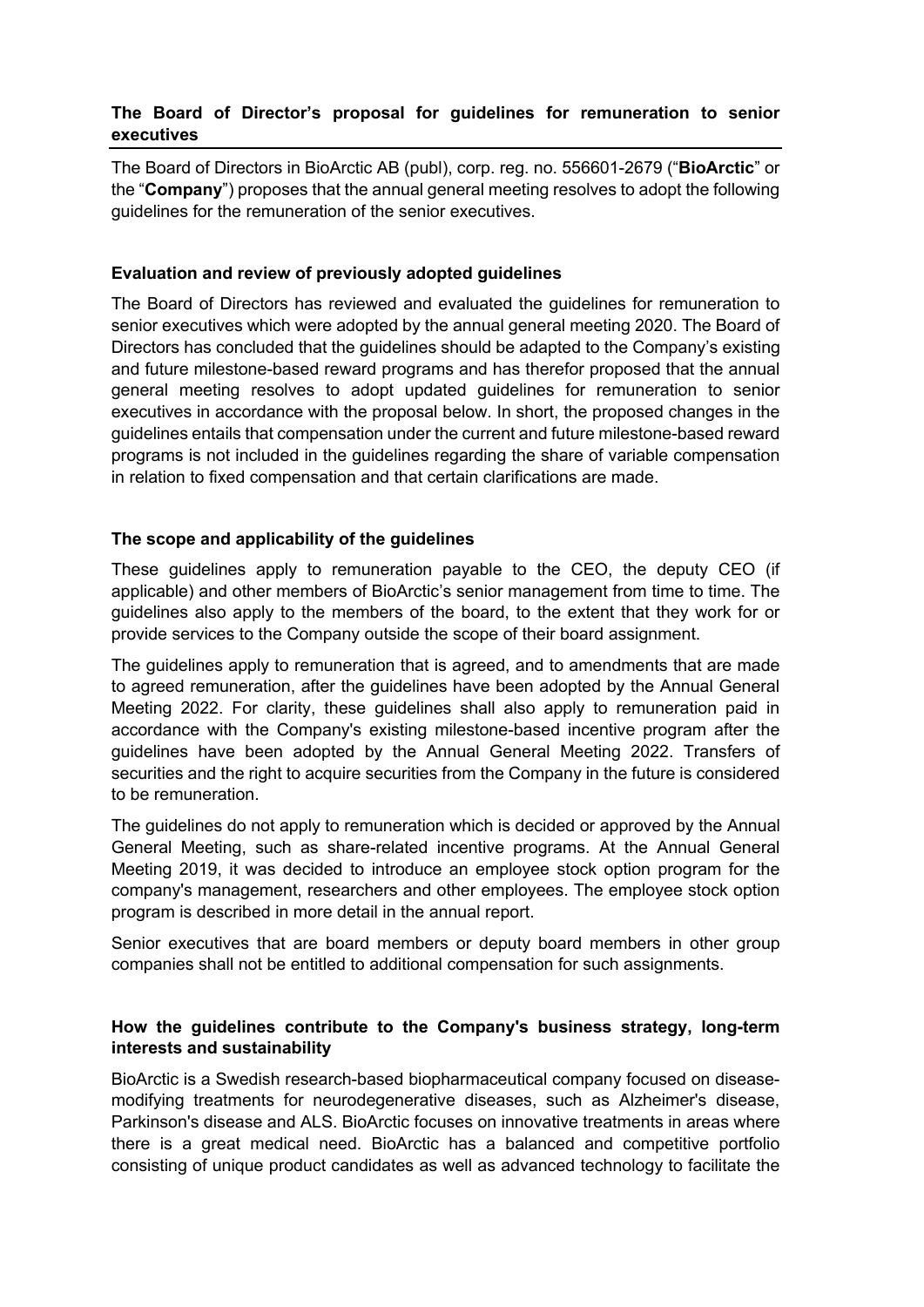passage of pharmaceuticals across the blood-brain barrier. The project portfolio is a combination of fully funded projects which are carried out in partnership with global pharmaceutical companies as well as own innovative projects with large market and outlicensing potential.

BioArctic's vision is to create world-leading pharmaceutical products that improve the lives of patients with diseases affecting the central nervous system. The Company's work is based on scientific discoveries and BioArctic's researchers collaborate with strategic partners such as research groups at universities and large pharmaceutical companies. Within BioArctic there is leading scientific expertise and a long-standing experience of developing pharmaceutical products from idea to market. BioArctic's business model is to initially carry out early research and development projects in-house and subsequently to enter into research collaboration agreements or to license certain commercial rights to global pharmaceutical companies once the projects have reached a development phase that requires more resources or expertise.

The successful implementation of the Company's strategy and the safeguarding of the Company's long-term interests is depending on that the Company can recruit and retain a management with high qualifications and the capacity to achieve set goals. These guidelines contribute to the Company's business strategy, long-term interests and sustainability by giving the Company the opportunity to offer senior executives a competitive remuneration.

# **Types of remuneration**

The company's remuneration system shall be competitive and in accordance with market practice. The remuneration may consist of fixed salary, variable cash remuneration, pension benefits and other benefits.

*Fixed salary* shall be determined individually for each senior executive and be based on the executive's position, responsibility, skills, experience and performance. The senior executive may be offered salary exchange arrangements given that this is cost neutral for the Company.

*Variable remuneration* shall be related to the outcome of the Company's goals and strategies and shall be based on predetermined and measurable criteria designed to promote long-term value creation. The share of the variable compensation in relation to the total compensation may vary depending on the executive's position. However, variable remuneration should, with the exception of compensation under the Company's milestone-based reward program, not exceed an amount corresponding to 50 percent of the executive's annual fixed salary. The variable remuneration shall not qualify for pension benefits, unless otherwise required pursuant to mandatory collective bargaining agreements. The board shall have the possibility to request, in accordance with law or agreement, that variable remuneration that has been paid on incorrect grounds be repaid to the company.

BioArctic has milestone-based reward programs that are linked to the Company's clinical research studies, to regulatory milestones and to milestones based on future potential sales. Payment of a pre-determined amount will be made if and when the Company achieves certain predetermined goals (milestones) within the framework of the clinical research studies as well as certain predefined regulatory milestones and milestones based on future potential sales. The achievement of such milestones is typically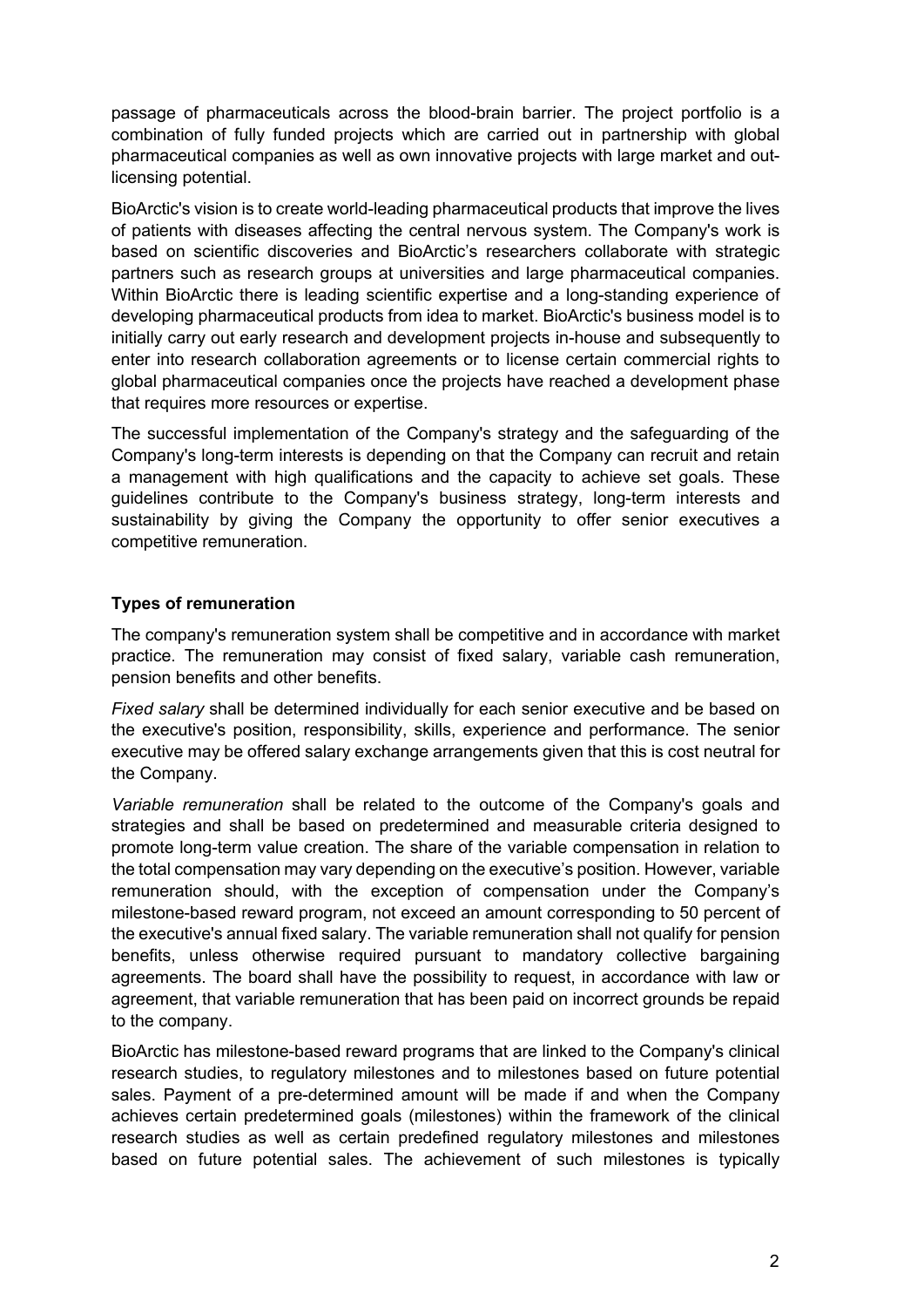associated with significant uncertainties. Variable remuneration according to the milestone-based reward programs is payable, if at all payable, irregularly as milestones are reached. Such compensation can also be expected to show significant variations from one year to another. The design of and uncertainty surrounding the milestone-based reward programs justifies that existing programs and future programs with a similar design are not covered by the guidelines on the share of variable remuneration in relation to fixed salary.

*Pension benefits* shall be paid to a defined contribution scheme (premium based), unless the executive is covered by a defined benefit scheme in accordance with mandatory collective bargaining agreements. Pension benefits shall not exceed 40 percent of the executive's annual fixed salary.

*Other benefits* may consist of car benefits, corporate health benefits, life and health insurance and other similar benefits. These benefits shall be of limited value in relation to the total remuneration and may correspond to a maximum of 10 percent of the executive's annual fixed salary.

*Consultancy fees* shall be payable on market terms. To the extent that a board member performs consultancy services for the Company, the board member in question will not be entitled to participate in the board's (or the remuneration committee's) handling of remuneration-related matters regarding the consultancy services.

In addition to and regardless of these guidelines, the Annual General Meeting may decide on share-based incentive schemes and similar remunerations.

#### **Criteria for payment of variable remuneration**

With the exception of the milestone-based reward programs, the criteria for variable remuneration shall be determined annually by the board in order to ensure that the criteria are in line with BioArctic's current business strategy and financial targets. The criteria can be individual or collective, financial or non-financial and shall be designed in such a way that they promote the Company's business strategy, sustainability strategy and long-term interests. For example, the criteria may be linked to the Company achieving certain goals within the framework of its clinical studies, the Company initiating or completing a certain step or achieving a certain research result within its development projects, the Company initiating a research collaboration with a particular partner or the Company entering into a certain agreement. The criteria may also be linked to the employee, for example a requirement that the employee has been employed by the Company for a certain minimum period of time. Variable compensation pursuant to the milestone-based reward programs shall be linked to the fulfilment of pre-defined milestones within the Company's development projects or the commercialization of the Company's drug candidates.

The fulfillment of the criteria shall be assessed based on a measurement period which is at least one year, with the exception of the milestone-based reward programs where payments are made based on achieved predefined milestones. The assessment of the extent to which the criteria have been met shall be made at the end of the measurement period. The assessment of whether financial criteria have been met shall be based on the latest financial information published by the Company. The board decides on the payment of any variable remuneration, after preparation in the remuneration committee.

#### **Salary and employment conditions for employees**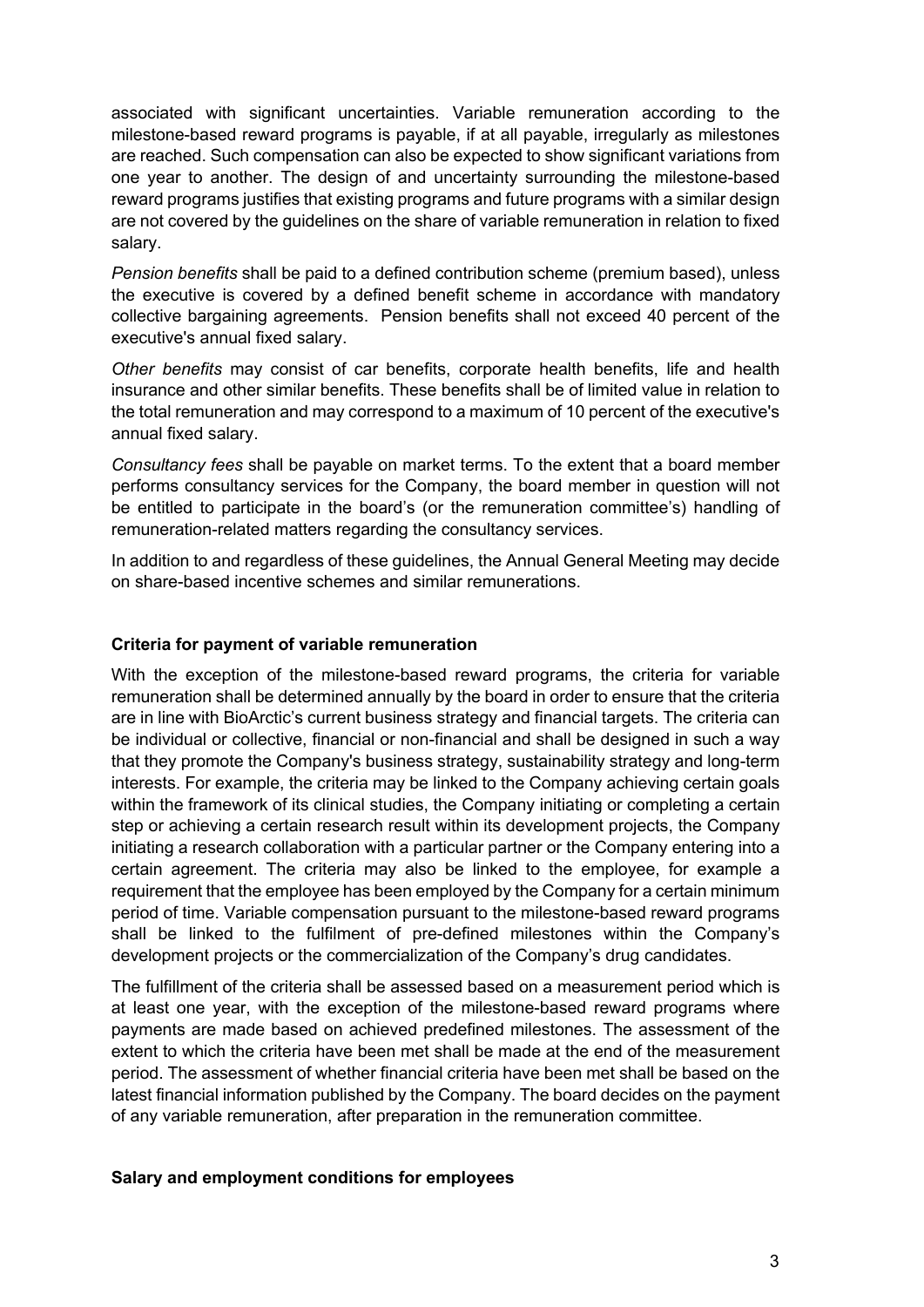To evaluate the fairness and reasonableness of the proposed renumeration guidelines, the board has as a part of the preparation of this proposal considered the salary and employment conditions for the employees of the Company. In this context, the board has taken into account information regarding the employees' total income, the components of the remuneration and the increase and growth rate of the remuneration over time.

# **Termination and severance pay**

The notice period for the CEO shall not exceed twelve months, if the employment is terminated by the Company, and shall not exceed six months, if the employment is terminated by the CEO.

For senior executives other than the CEO, the notice period shall be at least three months and a maximum of twelve months, if the employment is terminated by the Company, and be at least three months and a maximum of six months, if the employment is terminated by the employee, unless otherwise required by applicable law.

Severance pay may be paid to senior executives if the employment is terminated by the Company. Fixed salary during the notice period and severance pay shall, in total, not exceed an amount corresponding to the fixed salary during a two-year period.

Additionally, remuneration may be paid for non-compete undertakings. Such remuneration shall compensate for loss of income and shall only be paid in so far as the former executive is not entitled to severance pay. The remuneration may not exceed an amount corresponding to 60 percent of the senior executive's fixed salary at the time of the termination, unless otherwise provided by mandatory collective agreement provisions. The reimbursement may be paid during the time during which the non-compete undertaking applies, however, not more than 12 months after the termination of the employment, with the possibility of deduction against other income from employment or according to consultancy agreements.

# **The decision-making process to determine, review and implement the guidelines**

The board has established a remuneration committee. The committee's tasks include preparing the board's decisions regarding renumeration principles, renumeration and other terms of employment for the senior executives, monitoring and evaluating ongoing and completed programs for variable remuneration for the senior executives and monitoring and evaluating and evaluate the application of the guidelines for senior executive remuneration which is to be decided by the general meeting. The committee's tasks also include preparing the board of directors' decision to propose guidelines for executive remuneration.

The board shall prepare a proposal for new guidelines at least every fourth year and submit it to the general meeting. The guidelines shall be in force until new guidelines are adopted by the general meeting.

To avoid conflicts of interest, the senior executives will not participate in the board's processing of and resolutions regarding remuneration-related matters in so far as they are affected by such matters.

# **Deviations from the guidelines**